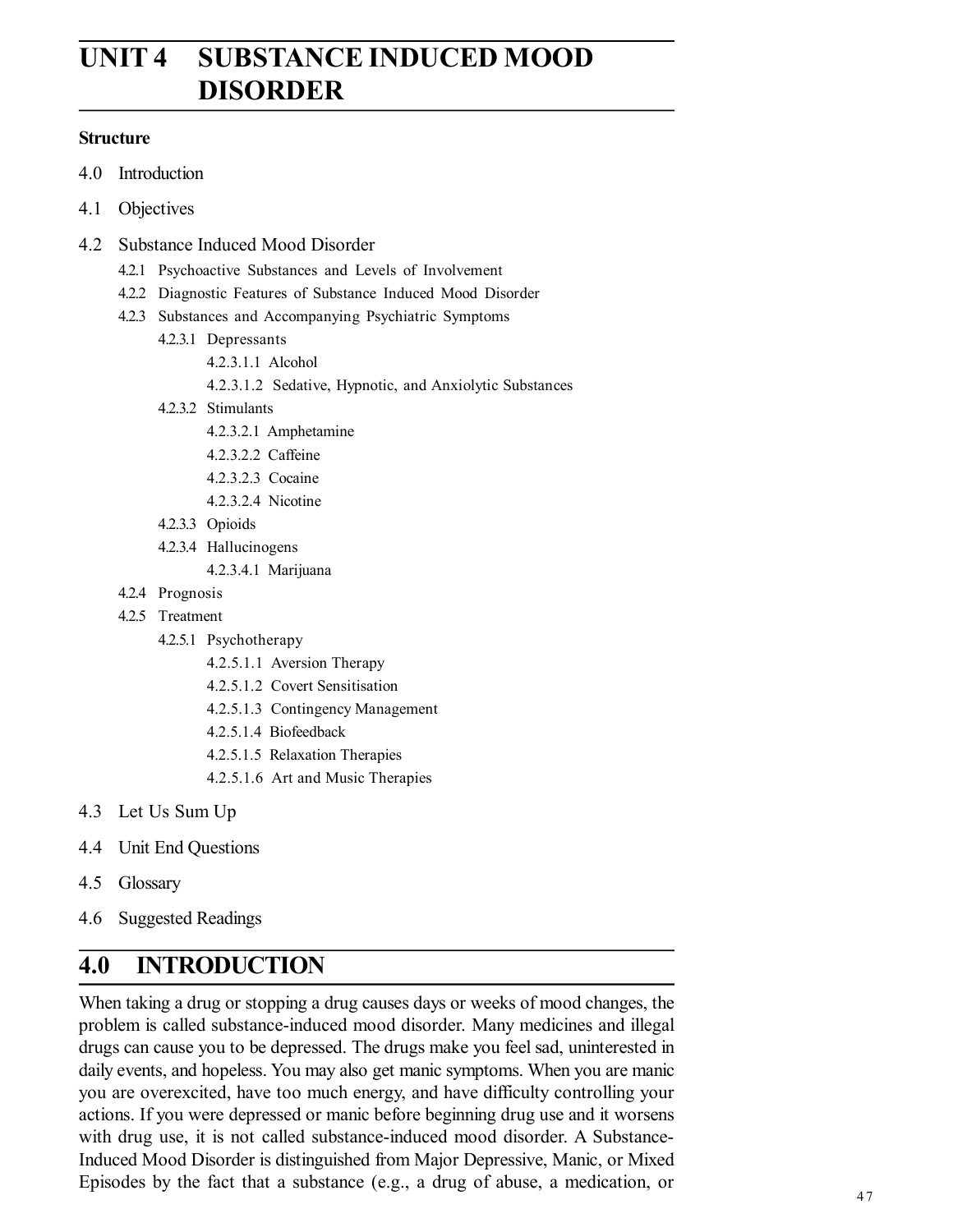**Mood Disorders**

exposure to a toxin) is judged to be etiologically related to the mood disturbance. In the present unit we will discuss the etiology and symptoms substance-induced mood disorder. We will also discuss different types of substances and how these substances induce mood disorders during intoxication (i.e., while the individual is under the influence of the drug) or during withdrawal (i.e., after an individual stops using the drug).

## **4.1 OBJECTIVES**

After reading this unit, you will be able to:

- Explain the nature of substance induced mood disorder;
- Describe the diagnostic criteria of substance induced mood disorder;
- Elucidate the differences between due substance induced mood disorder and mood disorder due to general medical condition;
- Delineate the types of psychoactive drugs that may induce mood disorder; and
- Analyse the differences between substance induced mood disorders from a primary mood disorder.

# **4.2 SUBSTANCE INDUCED MOOD DISORDER**

According to the Diagnostic and Statistical Manual of Mental Disorders- Forth Edition, Text Revised (DSM-IV- TR) substance induced mood disorder is diagnosed when

A: A person has significant disturbance in mood that includes either (or both)

Depressed mood or significantly reduced level of interest or pleasure in most or all activities.

Mood that is euphoric, heightened, or irritable.

B: The person's symptoms develop during (or within four weeks of) intoxication or withdrawal, or are caused by medication use.

C: Another disorder does not better explain the mood disturbance.

D: The mood condition is not present only when a person is delirious.

E: The symptoms are a cause of great distress or difficulty in functioning at home, work, or other important areas.

Before we start our discussion about the substance induced mood disorder, it is important to explain what we mean by psychoactive substance and also the level of involvement, that is which are substance use, intoxication, abuse and dependence.

## **4.2.1 Psychoactive Substances and Level of Involvement**

Psychoactive substances are chemical compounds that are ingested to alter mood or behaviour. Thus all types of drugs, illegal (e.g. cocaine and heroin) as well as legal and safe drugs (e.g. alcohol, nicotine, and the caffeine in the coffee, soft drinks, and chocolate) are included in this category, as the safe drugs also affect mood and behaviour: they can be addictive, and they account for more health problems than those of illegal drugs (Durand & Barlow, 2000).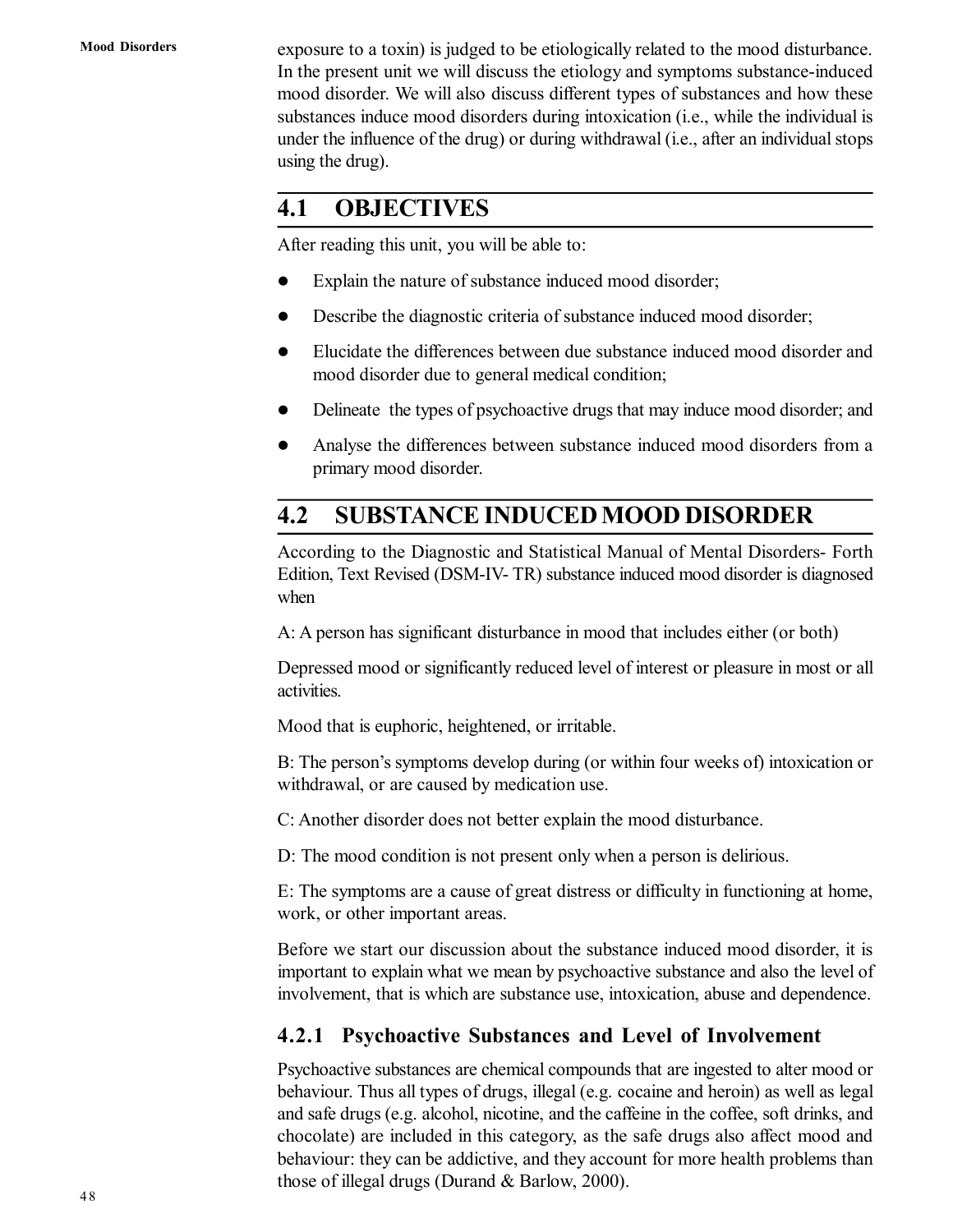*Substance use* is the ingestion of psychoactive substances in moderate amounts that does not significantly interfere with social, educational, or occupational functioning.

*Substance intoxication* refers to the physiological reaction to ingested substancesdrunkenness, or getting high. Intoxication depends on which drug is taken, how much is ingested, and the person's individual biological reaction. Intoxication may cause impaired judgment, mood changes, and lowered motor ability.

*Substance abuse* is defined in terms of how significantly the substances interfere with the user's life. If substances disrupt user's education, job, or relationship with others, and put him in physically dangerous conditions, he would be considered a drug abuser.

As far as *substance dependence* is concerned the term substance dependence or "addiction" is generally used to describe people who seem to be enslaved by drugs. Substance dependence is the person is dependent on drug or drugs, requires greater and greater amounts to experience the same effect (tolerance), and will respond physically in a negative way when the substance is no longer ingested (withdrawal) (Kalant,1989).

Depending on their effect, psychoactive substances are grouped into four categories as depressants, stimulants, opiates, and hallucinogens.

*Depressant* are those substances which result in behavioural sedation. They include alcohol and the sedative (calming), hypnotic (sleep-inducing), and anxiolytic (anxietyreducing) drugs in the families of barbiturates (e.g., seconal) and benzodiazepines (e.g., valium and halcion).

*Stimulant* substances are the substances which cause the person to be more active and alert, and can elevate mood. Amphetamines, cocaine, nicotine, and caffeine are included in this group. Heroin, opium, codeine, and morphine are included in the *opiates* group. Their major effect is to temporarily produce analgesia (reduce pain) and euphoria, while marijuana and LSD are included in *hallucinogens* category. These substances alter sensory perception and can produce delusions, paranoia, and hallucinations.

All psychoactive drugs cause alterations in normal mood. The severity and manner of these alterations are regulated by preexisting mood states, type and amount of drug used, chronicity of drug use, route of drug administration, current psychiatric status, and history of mood disorders. Substance induced mood alterations can result from acute and chronic drug use as well as from drug withdrawal. Moreover, substance induced mood disorders, most notably acute depression lasting from hours to days, can result from sedative-hypnotic intoxication. Similarly, prolonged or subacute withdrawal, lasting from weeks to months, can cause episodes of depression, sometimes accompanied by suicidal ideation or attempts.

Also, stimulant withdrawal may provoke episodes of depression lasting from hours to days, especially following high-dose, chronic use. Stimulant-induced episodes of mania may include symptoms of paranoia lasting from hours to days. Overall, the process of addiction per se can result in bio-psychosocial disintegration, leading to chronic dysthymia or depression often lasting from months to years.

Since symptoms of mood disorders that accompany acute withdrawal syndromes are often the result of the withdrawal, adequate time should elapse before a definitive diagnosis of an independent mood disorder is made. Conditions that most frequently cause and mimic mood disorders and symptoms must be differentiated from substance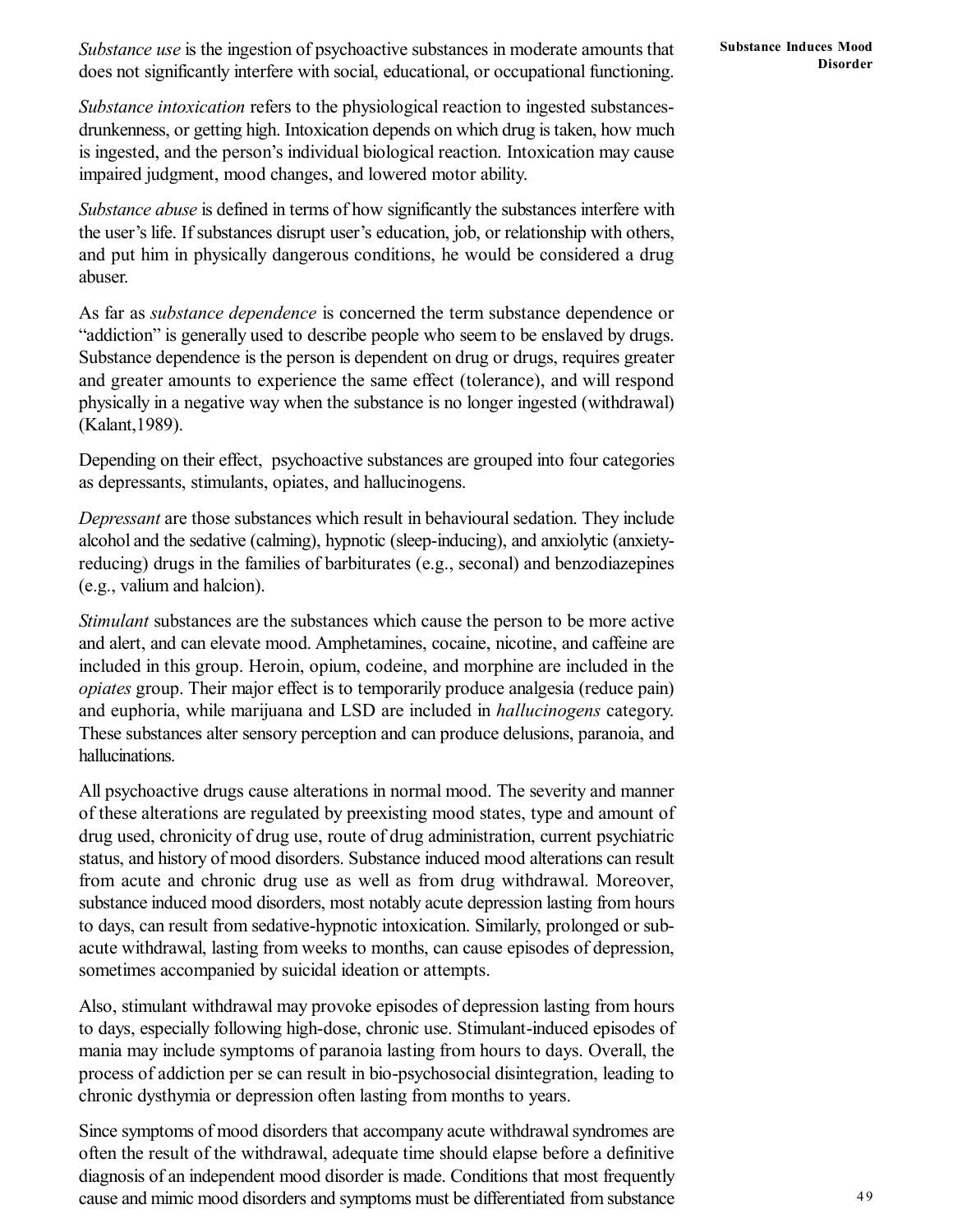**Mood Disorders**

induced conditions. When symptoms persist or intensify, they may represent substance induced mood disorders.

Transient dysphoria following the cessation of stimulants can mimic a depressive episode. According to the DSM-IV, if symptoms are intense and persist for more than a month after acute withdrawal, a depressive episode can be diagnosed. Symptoms of shorter duration can be diagnosed as a substance-induced mood disorder.

## **4.2.2 Diagnostic Features of Substance Induced Mood Disorder**

A mood disorder can be classified as substance-induced if its etiology can be traced to the direct physiological effects of a psychoactive drug or other chemical substance, or if the development of the mood disorder occurred contemporaneously with substance intoxication or withdrawal. Alternately, an individual may have a mood disorder coexisting with a substance abuse disorder.

Substance-induced mood disorders can have features of a manic, hypomanic, mixed, or depressive episode. When the symptoms like those seen in a manic, mixed, or hypomanic episode may be part of an intoxication with or withdrawal from a drug of abuse. It is diagnosed as a Substance Induced Mood Disorder (e.g., euphoric mood that occurs only in the context of intoxication with cocaine would be diagnosed as Cocaine-Induced Mood Disorder, with Manic Features, with Onset During Intoxication).

Symptoms like those seen in a manic or mixed episode may also be precipitated by antidepressant treatment such as medication, electroconvulsive therapy, or light therapy, such episodes are also diagnosed as Substance Induced Mood Disorder. The essential feature of Substance Induced Mood Disorder is a prominent and persistent disturbance in mood that is judged to be due to the direct physiological effects of a substance.

Depending on the nature of the substance and the context in which the symptoms occur (i.e., during intoxication or withdrawal), the disturbance may involve depressed mood or markedly diminished interest or pleasure or elevated, expansive, or irritable mood.

Although the clinical presentation of the mood disturbance may resemble that of a major depressive, manic, mixed, or hypomanic episode, the full criteria for one of these episodes need not be met. The predominant symptom type may be indicated by using one of the following subtypes: (i)With Depressive Features (ii) With Manic Features (iii) With Mixed Features.

The diagnosis is not made if the mood disturbance occurs only during the course of a delirium. The symptoms must cause clinically significant distress or impairment in social, occupational, or other important areas of functioning. In some cases, the individual may still be able to function, but only with markedly increased effort.

A Substance Induced Mood Disorder is distinguished from a primary Mood Disorder by considering the onset, course, and other factors. For drugs of abuse, there must be evidence from the history, physical examination, or labouratory findings of dependence, abuse, intoxication, or withdrawal.

Substance-Induced Mood Disorders arise only in association with intoxication or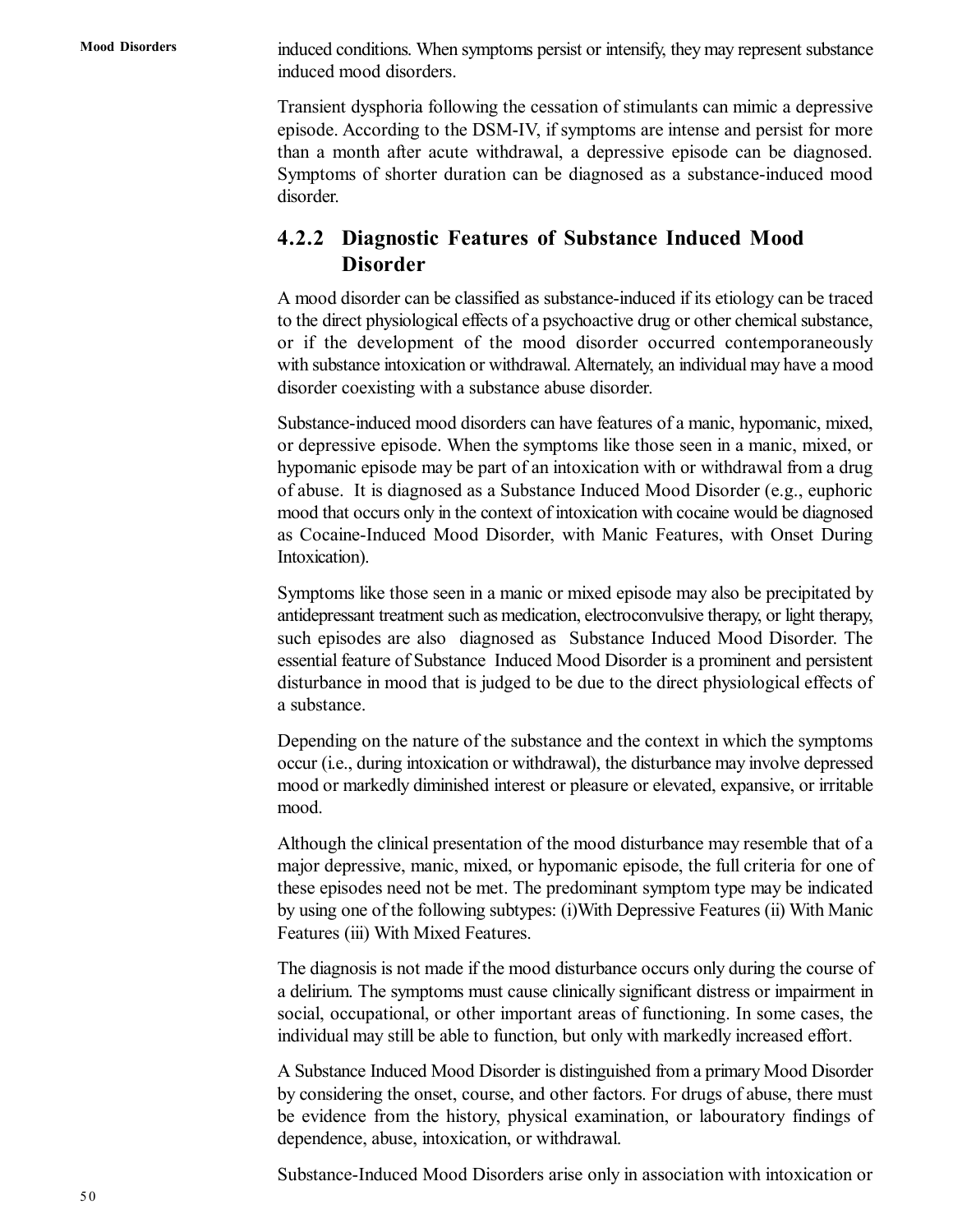## **4.2.3 Substances and Accompanying Psychiatric Symptoms**

Following is an overview of the most common classes of substances of abuse and the accompanying psychiatric symptoms seen in intoxication, withdrawal, or chronic use.

### **4.2.3.1 Depressants**

Depressants decrease the activities of central nervous system. Their principal effect is to reduce the levels of physiological arousal and help us relax. Some of the most commonly used depressants are discussed below:

### **4.2.3.1.1 Alcohol**

Alcohol is a depressant, but its initial effect is an apparent stimulation. The chronic abuse of alcohol can be associated with significant depression that may, by symptoms alone, be indistinguishable from idiopathic major depression.

However, of patients with depressive disorder from alcohol dependence who are monitored for 2-4 weeks without alcohol, more than 50% have full remission of symptoms without additional intervention for the depressive symptoms. A minority of patients, usually those with more severe symptoms, has a continued depressive syndrome despite sobriety and requires additional treatment (Schuckit, Smith, Danko, 2007).

In most people, moderate to heavy consumption is associated with euphoria, mood lability, decreased impulse control, and increased social confidence (i.e., getting high). Such symptoms might even appear "hypomanic." However these often are followed with next-day mild fatigue, nausea, and dysphoria (i.e., a hangover). In a person who has many life stresses, losses, and struggles, which is often the case as addiction to alcohol proceeds, the mood lability and lowered impulse control can lead to increased rates of violence toward others and self. Prolonged drinking increases the incidence of dysphoria, anxiety, and such violence potential. Symptoms of alcohol withdrawal include agitation, anxiety, tremor, malaise, hyperreflexia (exaggeration of reflexes), mild tachycardia (rapid heartbeat), increasing blood pressure, sweating, insomnia, nausea or vomiting, and perceptual distortions.

Following acute withdrawal (a few days), some people will experience continued mood instability, fatigue, insomnia, reduced sexual interest, and hostility for weeks, so called "protracted withdrawal." Differentiating protracted withdrawal from a major depression or anxiety disorder is often difficult. More severe withdrawal is characterised by severe instability in vital signs, agitation, hallucinations, delusions, and often seizures. The best predictor of whether this type of withdrawal may happen again is if it happened before. Alcohol-induced deliriums after high-dose drinking are characterised by fluctuating mental status, confusion, and disorientation and are reversible once both alcohol and its withdrawal symptoms are gone, while by definition, alcohol dementias are associated with brain damage and are not entirely reversible even with sobriety.

### **4.2.3.1.2 Sedative, Hypnotic, and Anxiolytic Substances**

Acute intoxication with sedative, hypnotic, and anxiolytic drugs like barbiturates (which include Amytal, Seconal, and Nembutal) and benzodiazepines (which include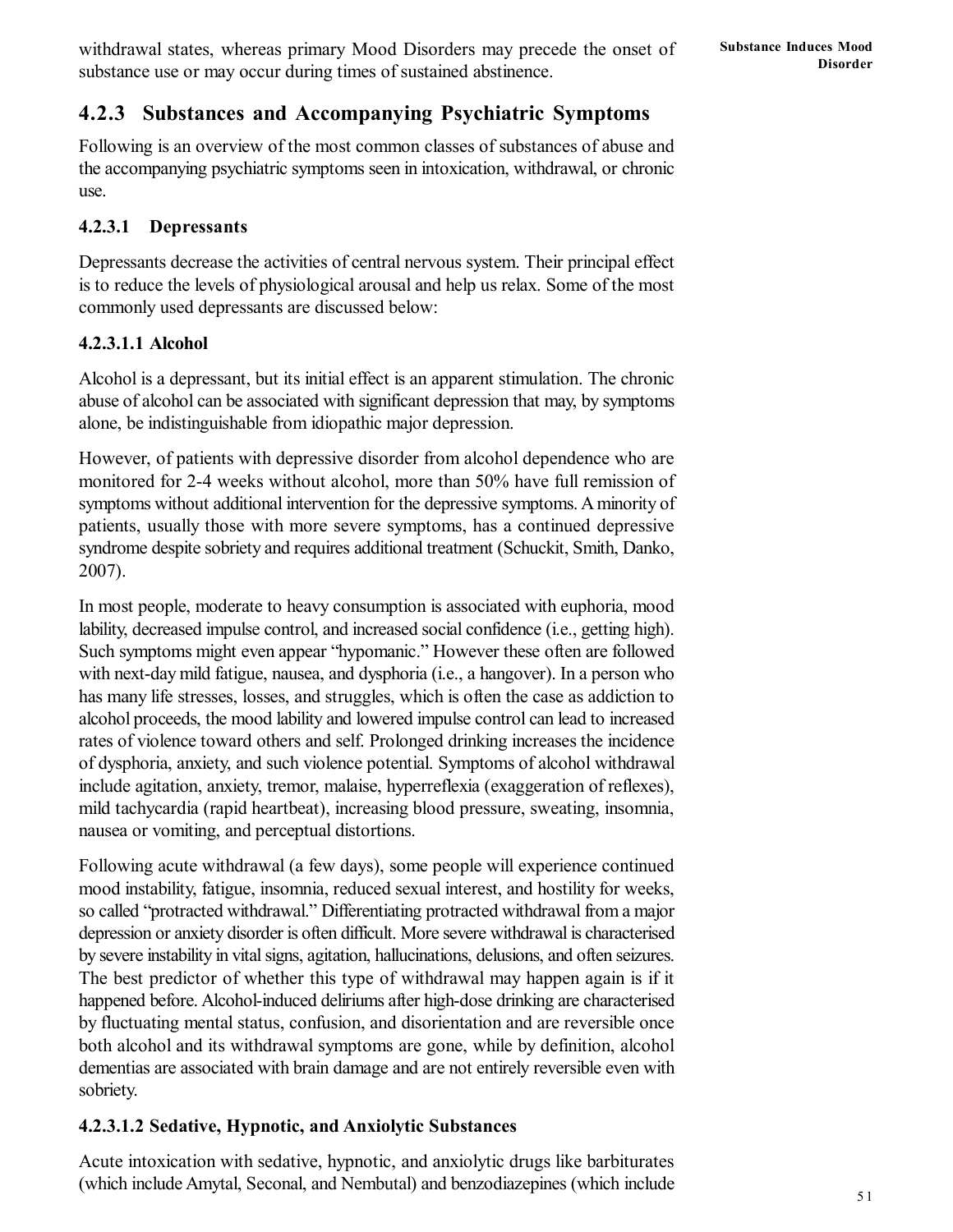Valium, Xanax, Rohypnol, and Halcion) is similar to what is experienced with alcohol. The DSM-IV criteria for sedative, hypnotic, and anxiolytic drug use disorder do not differ substantially from those alcohol disorders.

Withdrawal symptoms are also similar to alcohol and include mood instability with anxiety and/or depression, sleep disturbance, autonomic hyperactivity, tremor, nausea or vomiting, and, in more severe cases, transient hallucinations or illusions and grand mal seizures. There are reports of a protracted withdrawal syndrome characterised by anxiety, depression, paresthesias, perceptual distortions, muscle pain and twitching, tinnitus, dizziness, headache, derealisation and depersonalisation, and impaired concentration.

Most symptoms resolve within weeks, though some symptoms, such as anxiety, depression, tinnitus (ringing in the ears), and paresthesias (sensations such as prickling, burning, etc.), have been reported to last a year or more after withdrawal in rare cases. No chronic dementia-type syndromes have been characterised with chronic use; however, many people who use sedatives chronically seem to experience difficulty with anxiety symptoms, which respond poorly to other anxiety treatments.

#### **4.2.3.2 Stimulants**

Stimulants are the most commonly used psychoactive substances. Included in this group are caffeine (in coffee, chocolate, and many soft drinks), nicotine (in tobacco products) amphetamines, and cocaine. In contrast to depressant substances, stimulants make us more alert and energetic. Several weeks of abstinence, many people who are addicted to stimulants report a dysphoric state that is marked by anhedonia (absence of pleasure) and/or anxiety, but which may not meet the symptom severity criteria to qualify as DSM-IV Major Depression. Some of the common stimulant substances are given below:

#### **4.2.3.2.1 Amphetamine**

Amphetamines are CNS stimulants and initially cause feelings of increased wellbeing, energy, and concentration. However, amphetamine abuse can cause development of psychotic symptoms. A low dose of amphetamines can induce feelings of elation and vigor and can reduce fatigue. We literally feel "up". However, after a period of elation we come back down and "Crash", Feeling depressed and tired. DSM-IV diagnostic criteria for amphetamine intoxication include significant behavioural symptoms, such as euphoria or affective blunting, changes in sociability, interpersonal sensitivity, anxiety, tension, anger, stereotyped behaviours, impaired judgment, and impaired social or occupational functioning.

Ecstasy (methylenedioxymethamphetamine [MDMA]), a designer drug synthetically derived from amphetamine, is often used in the context of large and energetic parties (raves) and at nightclubs. Initially, it causes mild euphoria, increased energy, and increased libido. Tolerance develops rapidly. Depression, anxiety, and psychosis have also been described with regular use, and some of the symptoms persist for months after cessation of use.

#### **4.2.3.2.2 Caffeine**

Caffeine is the most common psychoactive substances. It is used nearly by all people. It is called "gentleman stimulant" because it is thought to be the least harmful of all the addictive drugs. This drug is found in tea, coffee, many cola drinks, and in cocoa products. As with other stimulants, regular use of caffeine can result in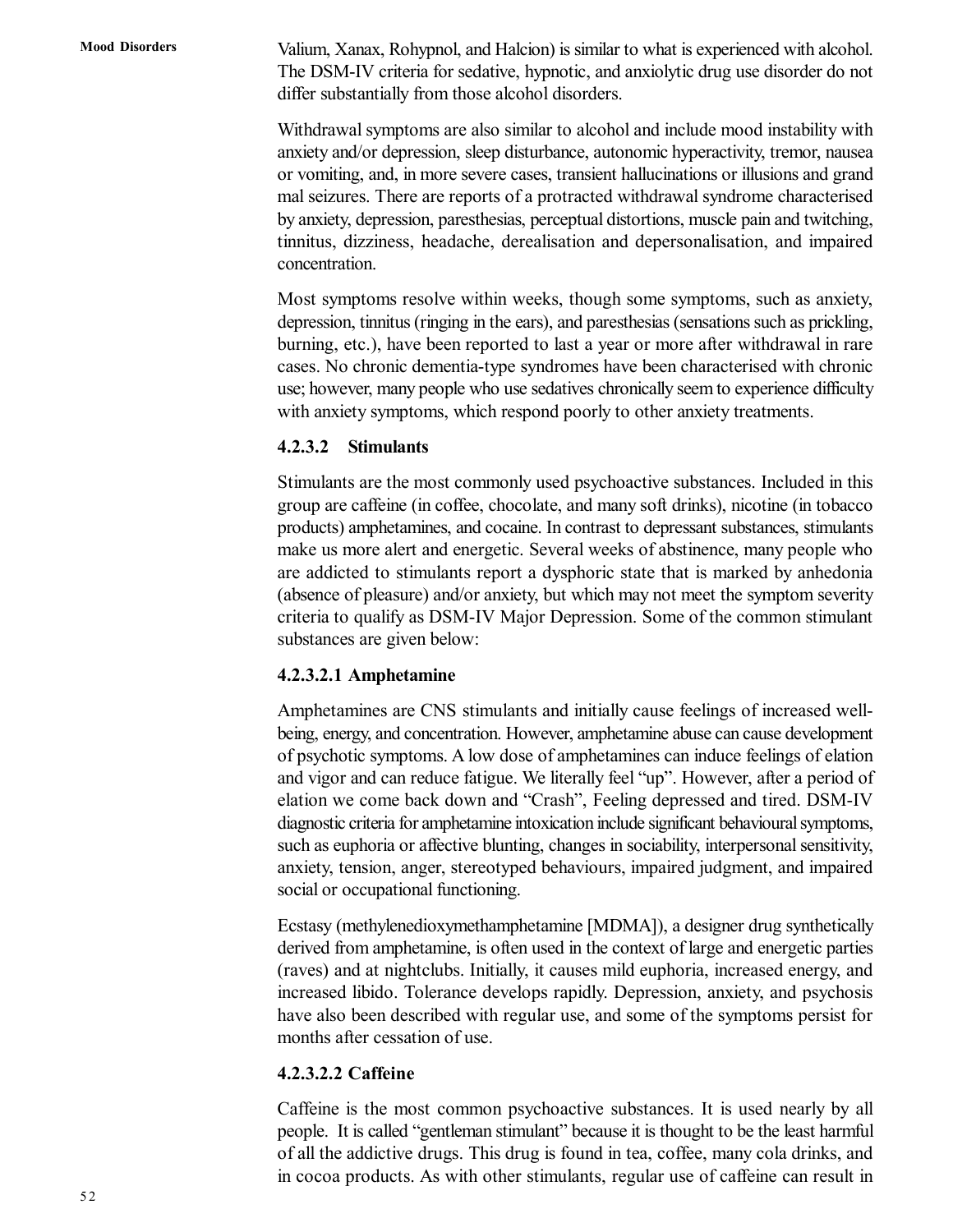tolerance and dependence on the drug (Strain, Mumford, Silverman, & Griffiths, 1992). When denied the morning tea or coffee the person experiences headaches, drowsiness, and a general unpleasant mood characterised by withdrawal symptoms. When consumed in large quantities, caffeine can cause mild to moderate anxiety, though the amount of caffeine that leads to anxiety varies. Caffeine is also associated with an increase in the number of panic attacks in individuals who are predisposed to them.

### **4.2.3.2.3 Cocaine**

Cocaine is derived from the leaves of coca plant. Cocaine is a powerful stimulant initially causing euphoria and increased alertness and energy. Cocaine can also make the heart beat more rapidly and irregularly, and it can have fatal consequences, depending on the person's physical condition and the amount of drug ingested. As the high wears off, the user may develop symptoms of anxiety and depression, often with drug craving. With continued regular use, symptoms of psychosis develop with hallucinations and frank paranoid delusions. The psychiatric presentation can appear similar to that observed in patients with chronic amphetamine abuse.

### **4.2.3.2.4 Nicotine**

Clients who are dependent on nicotine are more likely to experience depression than people who are not addicted to it; however, it is unclear how much this is cause or effect. In some cases, the client may use nicotine to regulate mood. Whether there is a causal relationship between nicotine use and the symptoms of depression remains to be seen. At present, it can be said that many persons who quit smoking do experience both craving and depressive symptoms to varying degrees, which are relieved by resumption of nicotine use.

Mild to moderate intoxication from cocaine, methamphetamine, or other stimulants is associated with euphoria, and a sense of internal well-being, and perceived increased powers of thought, strength, and accomplishment. In fact, low to moderate doses of amphetamines may actually increase certain test-taking skills temporarily in those with attention deficit disorders and even in people who do not have attention deficit disorders. However, as more substance is used and intoxication increases, attention, ability to concentrate, and function decrease. As dosage of increases cocaine and methamphetamines, the chances of impulsive dangerous behaviours, which may involve violence, promiscuous sexual activity, and others, also increases. Many who become chronic heavy users go on to experience temporary paranoid delusional states.

Even with several weeks of abstinence, many people who are addicted to stimulants report a dysphoric state that is marked by anhedonia (absence of pleasure) and/or anxiety, but which may not meet the symptom severity criteria to qualify as DSM-IV Major Depression. These anhedonic states can persist for weeks. As mentioned above, heavy, long-term amphetamine use appears to cause long-term changes in the functional structure of the brain, and this is accompanied by long-term problems with concentration, memory, and, at times, psychotic symptoms. Month-long methamphetamine binges followed by week- or month-long alcohol binges, a not uncommon pattern, might appear to be "bipolar" disorder if the drug use is not discovered.

### **4.2.3.3 Opioids**

The word opiate refers to the natural chemicals in the opium poppy that have a narcotic effect (they relieve pain and induce sleep). The broader term opioids refer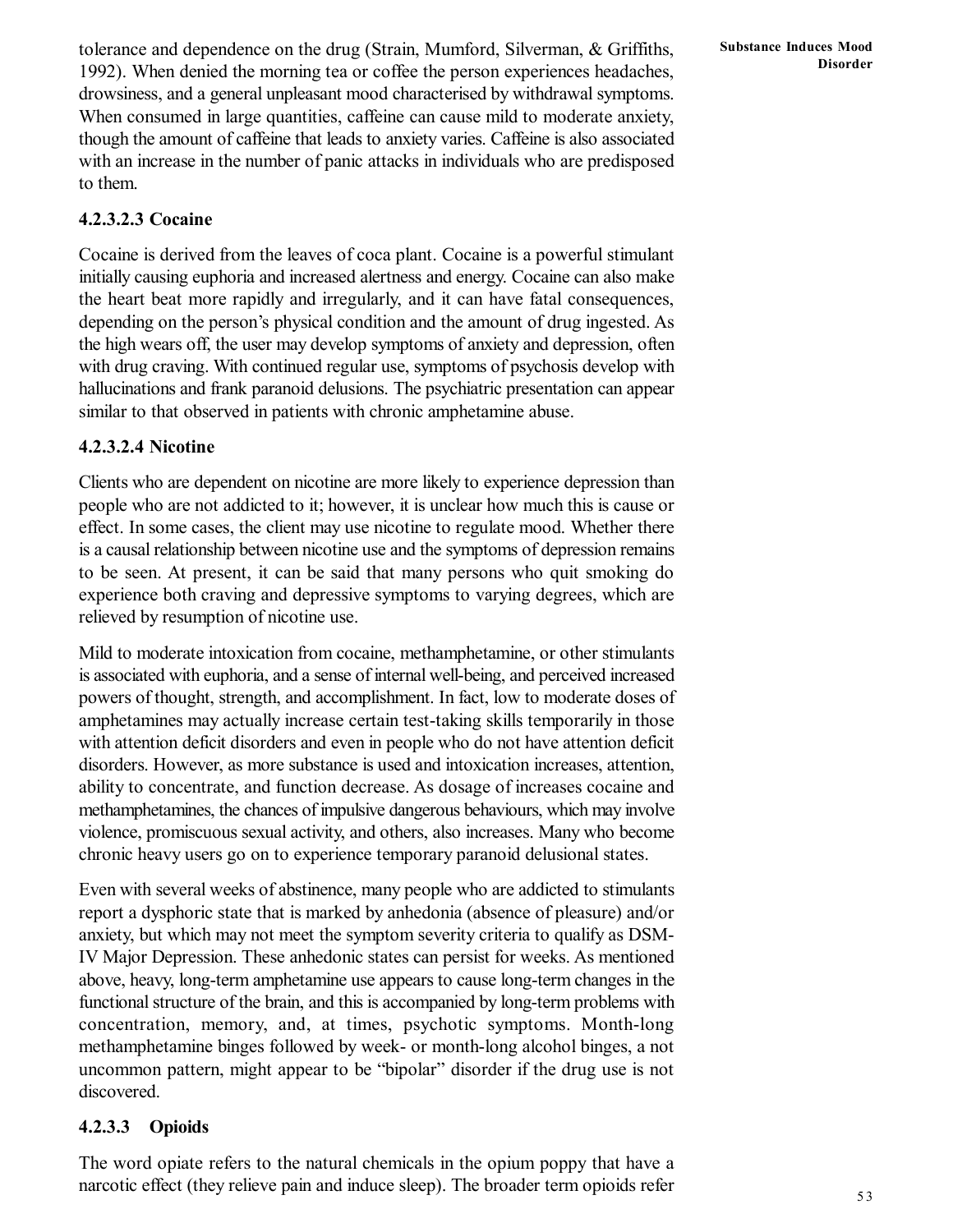to the family of substances that include natural opiates, synthetic variations, and the comparable substances that occur naturally in brain (Jaffe, Knapp, & Ciraulo, 1997). Morphine, codeine, and heroin are produced from opium poppies. Opiates are analgesics (relieve pain). It also induces euphoria, drowsiness, and slowed breathing. Opioid intoxication is characterised by intense euphoria and well-being. Withdrawal results in agitation, severe body aches, gastrointestinal symptoms, dysphoria, and craving to use more opioids.

Symptoms during withdrawal vary, that is, some will become acutely anxious and agitated, while others will experience depression and anhedonia. Even with abstinence, anxiety, depression, and sleep disturbance can persist for weeks as a protracted withdrawal syndrome. Again, differentiating this from major depression or anxiety is difficult and many clinicians may just treat the ongoing symptom cluster. For many people who become opioid dependent, and then try abstinence, these ongoing withdrawal symptoms are so powerful that relapse occurs even with the best of treatments and client motivation. For these clients, opioid replacement therapy (methadone, suboxone, etc.) becomes necessary and many times life saving. There are reports of an atypical opioid withdrawal syndrome characterised by delirium after abrupt cessation of methadone. Such clients do not appear to have the autonomic symptoms typically seen in opioid withdrawal. Long-term use of opioids is commonly associated with moderate to severe depression.

#### **4.2.3.4 Hallucinogens**

Hallucinogens are the substances that can lead to hallucinogen use disorder. Ingestion of these substances change the way the user perceives the world. Sight, sound feelings, taste, and even smell are distorted. They produce visual distortions and frank hallucinations. Some people who use hallucinogens experience a marked distortion of their sense of time and feelings of depersonalisation.

Hallucinogens may also be associated with drug-induced panic, paranoia, and even delusional states in addition to the hallucinations. Hallucinogen hallucinations usually are more visual (e.g., enhanced colors and shapes) as compared to schizophrenictype hallucinations, which tend to be more auditory (e.g., voices). The hallucinogens can cause a state of intoxication called hallucinosis, which has several features in common with psychotic disorders and a few in common with mood disorders.

#### **4.2.3.4.1 Marijuana**

Marijuana is an important drug of hallucinogens category. It is the name given to the dried parts of the Cannabis or hemp plant. Cannabis grows wild throughout the tropical and temperate regions of the world, which accounts for one of its nicknames, "weed." Marijuana, which has sedative and psychedelic properties, can cause a variety of mood-related effects. In the individual who has not developed tolerance for the drug's effects, high doses of marijuana can cause acute marijuana intoxication with euphoria or agitation, grandiosity, and "profound thoughts." Together, these symptoms can mimic mania. Because marijuana is only slowly eliminated from the body, chronic use results in relatively constant marijuana levels. Thus, daily marijuana use can be, in effect, a chronic marijuana intoxication. This state may include symptoms of chronic, low-grade lethargy and depression, perhaps accompanied by anxiety and memory loss. Phencyclidine (PCP) intoxication can include symptoms of euphoria, mania, or depression, in addition to sensory dissociation, hallucinations, delusions, psychotic thinking, altered body image, and disorientation.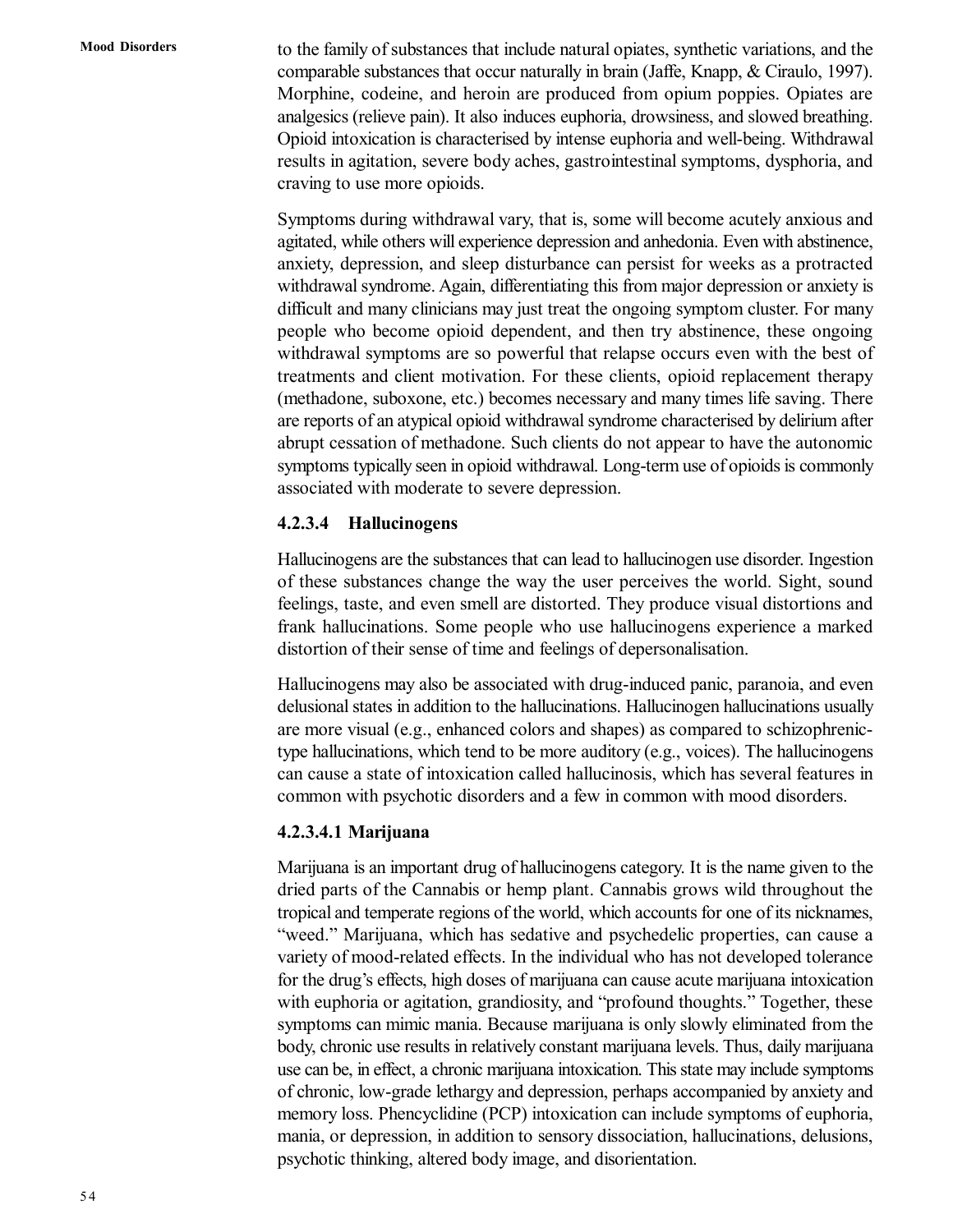Other hallucinogens such as LSD (lysergic acid diethylamide) and drugs such as MDMA (methylenedioxy-methamphetamine, or Ecstasy) and MDA (methylenedioxyamphetamine) may precipitate intense emotional experiences that may be perceived as positive or negative mood states by the drug user. These experiences are affected greatly by personality, preexisting mood state, personal expectations, drug dosage, and environmental surroundings.

While many users will experience sensory and perceptual distortions, some will experience euphoric religious or spiritual experiences that may resemble aspects of a manic or psychotic episode. Others may have a deeply troubling introspective experience, causing symptoms of depression.

## **4.2.4 Prognosis**

Depressive or manic symptoms induced by substance intoxication usually subside once the substance responsible is eliminated. Symptoms persist depending on the half-life of the substances (i.e., how long it takes the before the substance is no longer present in an individual's system). Symptoms, therefore, can persist for hours, days, or weeks after a substance is last used. Mood disorder symptoms induced by substances sometimes do not disappear, even although the substance inducing them has been eliminated. More intensive treatment for the mood disorder symptoms would be necessary and should include a combination of medication and behavioural therapy.

## **4.2.5 Treatment**

A multidisciplinary approach to the treatment of substance induced mood disorder appears to be most effective because the problems are often complex, requiring flexibility and individualisation of treatment procedures (Margolis and Zweben, 1998). Treatment programme objectives usually include detoxification, physical rehabilitation, control over drug-abuse behaviour, and development of an individual's realisation that he /she can cope with the problems of living and lead a much more rewarding life without drugs. Psychotherapy along with some medications is effectively used for treating substance induced mood disorder.

### **4.2.5.1 Psychotherapy**

Substance-induced mood disorder can be successfully treated with either group or individual psychotherapy. Therapy in a group with other people having substance abuse problems is often very helpful. Groups have the benefit of connecting with others having similar problems, thereby overcoming feelings of isolation. Groups provide clients with an opportunity to learn from, and give support to, each other. They can instill hope, encourage information sharing and provide role models. The group allows clients to find new ways to express themselves, or to review old conflicts in a supportive environment. In some cases, medicines for depression or anxiety may help the client to stop substance abuse. Following therapies have been found effective to cure substance induced mood disorder:

### **4.2.5.1.2 Aversion Therapy**

Aversion therapy is based on conditioning model. In aversion therapy substance use is paired with something extremely unpleasant, such as brief electric shock or feelings of nausea. For example, a person might be offered a drink of alcohol, and receive a painful shock when the glass reaches his lips.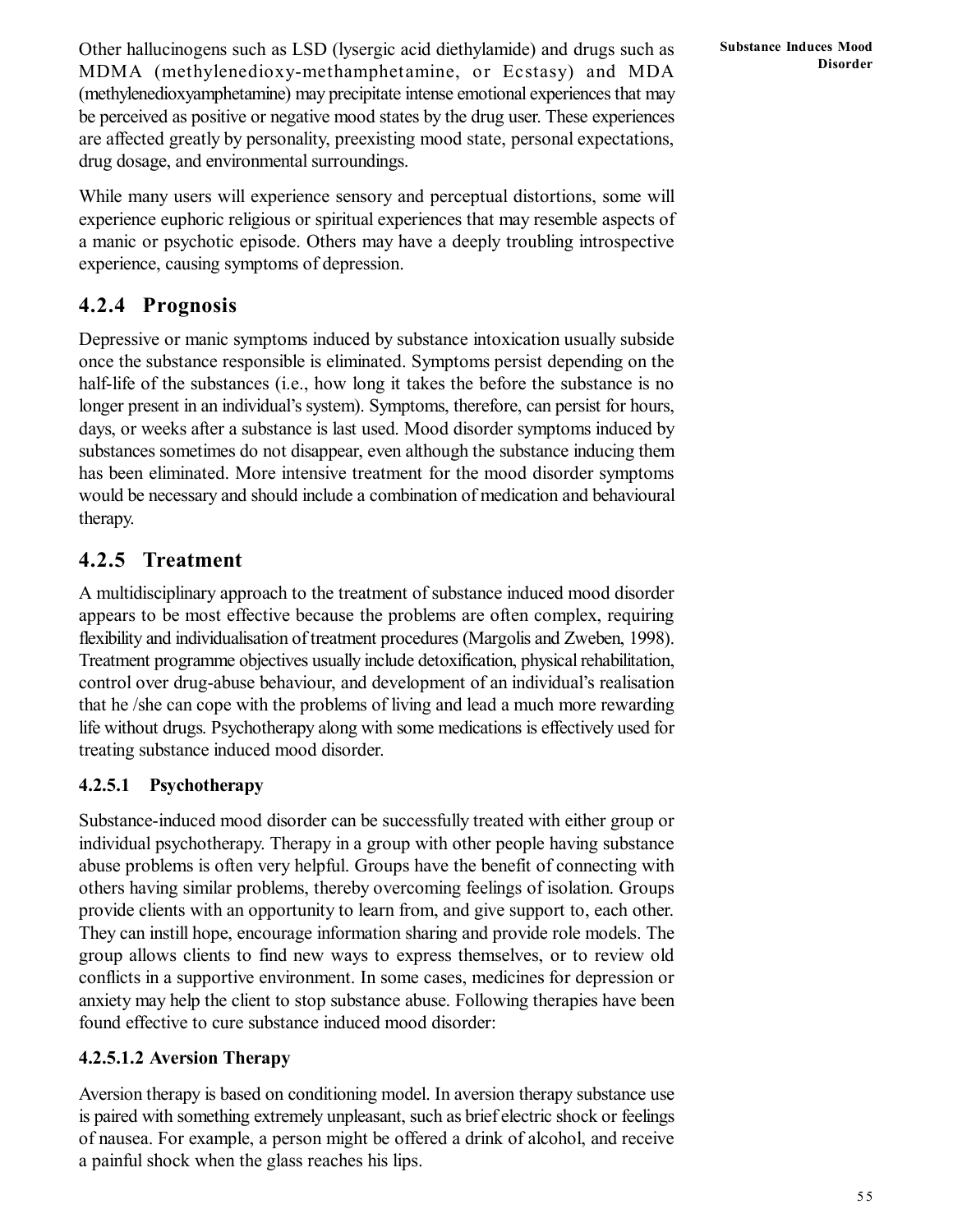#### **4.2.5.1.2 Covert Sensitisation**

In covert sensitisation therapy a negative association is to be made by imagining unpleasant scenes. The Client might picture himself to snort cocaine and then becoming violently ill.

#### **4.2.5.1.3 Contingency Management**

In contingency management therapy the clinician and client together select the behaviour that the client needs to change and decide on the reinforcers that will reward reaching certain goals. In a study of cocaine abusers, clients received things like lottery tickets for having cocaine-negative urine specimens (Higgins et.al., 1993).

#### **4.2.5.1.4 Biofeedback**

Through biofeedback the client learns to control body functions such as muscle tension or brain wave patterns. Biofeedback can help with tension, anxiety, and concentration, and indirectly may help to avoid a return to substance abuse. Biofeedback should be done only in addition to psychotherapy.

#### **4.2.5.1.5 Relaxation Therapies**

Learning special relaxation methods can help with mood problems or substance abuse, along with psychotherapy. Yoga and meditation may also be helpful.

#### **4.2.5.1.6 Art and Music Therapies**

Some people find art and music therapy, along with psychotherapy, to be helpful.

## **4.3 LET US SUM UP**

A mood disorder can be classified as substance-induced if its etiology can be traced to the direct physiological effects of a psychoactive drug or other chemical substance, or if the development of the mood disorder occurred contemporaneously with substance intoxication or withdrawal. Substance-induced mood disorders can have features of a manic, hypomanic, mixed, or depressive episode. When the symptoms like those seen in a manic, mixed, or hypomanic episode may be part of an intoxication with or withdrawal from a drug of abuse, it is diagnosed as a Substance-Induced Mood Disorder.

Psychoactive substances are chemical compounds that are ingested to alter mood or behaviour. Thus all types of drugs, illegal (e.g. cocaine and heroin) as well as legal and safe drugs (e.g. alcohol, nicotine, and the caffeine in the coffee, soft drinks, and chocolate) are included in this category. There are four levels of substance involvement: Substance use, Substance intoxication, substance abuse, and substance dependence or intoxication

Depending on their effect psychoactive substances are grouped into four categories as depressants, stimulants, opiates, and hallucinogens. Depressant are those substances which result in behavioural sedation. They include alcohol and the sedative (calming), hypnotic (sleep-inducing), and anxiolytic (anxiety-reducing) drugs in the families of barbiturates (e.g., seconal) and benzodiazepines (e.g., valium and halcion). Stimulant substances are the substances which cause the person to be more active and alert, and can elevate mood. Amphetamines, cocaine, nicotine, and caffeine are included in this group. Heroin, opium, codeine, and morphine are included in the opiates group. Their major effect is to temporarily produce analgesia (reduce pain) and euphoria, while marijuana and LSD are included in hallucinogens category. These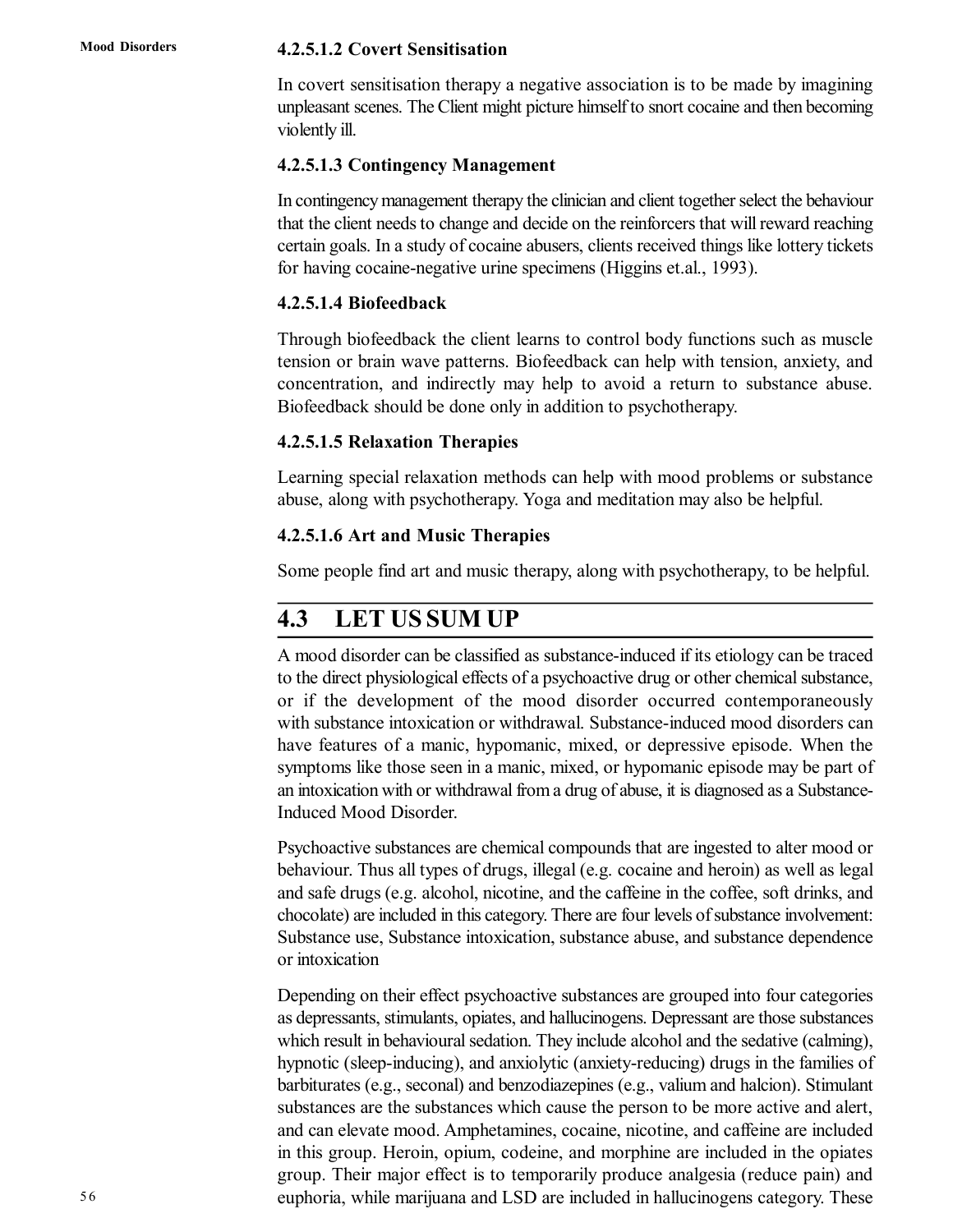substances alter sensory perception and can produce delusions, paranoia, and hallucinations.

A Substance-Induced Mood Disorder is distinguished from a primary Mood Disorder by considering the onset, course, and other factors. For drugs of abuse, there must be evidence from the history, physical examination, or labouratory findings of dependence, abuse, intoxication, or withdrawal. Substance-Induced Mood Disorders arise only in association with intoxication or withdrawal states, whereas primary Mood Disorders may precede the onset of substance use or may occur during times of sustained abstinence.

Treatment of substance induced mood disorder usually include detoxification, physical rehabilitation, control over drug-abuse behaviour, and development of an individual's realisation that he /she can cope with the problems of living and lead a much more rewarding life without drugs. Psychotherapy along with some medications is effectively used for treating substance induced mood disorder.

## **4.4 UNIT END QUESTIONS**

- 1) What do you mean by substance-induced mood disorder? Explain in the light of DSM-IV-TR.
- 2) Explain the diagnostic criteria of substance-induced mood disorder.
- 3) Differentiate between mood disorder due substance-induced mood disorder and mood disorder due to general medical condition.
- 4) What do you mean by psychoactive drugs? Discuss the types of psychoactive drugs.
- 5) Distinguish substance induced mood disorder from a primary mood disorder.

| <b>OLIV</b> WIMM        |                                                                                                                                                            |
|-------------------------|------------------------------------------------------------------------------------------------------------------------------------------------------------|
| <b>Abstinence</b>       | Refraining altogether from the use of an<br>$\ddot{\cdot}$<br>addictive substance.                                                                         |
| <b>Addiction</b>        | Pathological need for a substance. It may also<br>involve the abuse of substance or the excessive<br>ingestion of high caloric food, or gambling.          |
| <b>Alcoholism</b>       | Dependence on alcohol that seriously interferes<br>with life adjustment.                                                                                   |
| Amphetamine             | Drug that produces a psychologically stimulating<br>and energizing effect.                                                                                 |
| Anhedonia               | Inability to experience pleasure or joy.<br>$\ddot{\cdot}$                                                                                                 |
| <b>Barbiturates</b>     | Synthetic drugs that act as depressants to calm<br>induce sleep.                                                                                           |
| <b>Biofeedback</b>      | Treatment technique in which a person is taught<br>$\ddot{\cdot}$<br>to control his/her own physiological processes<br>formerly thought to be involuntary. |
| <b>Bipolar disorder</b> | Mood disorder in which a person experiences<br>both manic and depressive episodes.                                                                         |

# **4.5 GLOSSARY**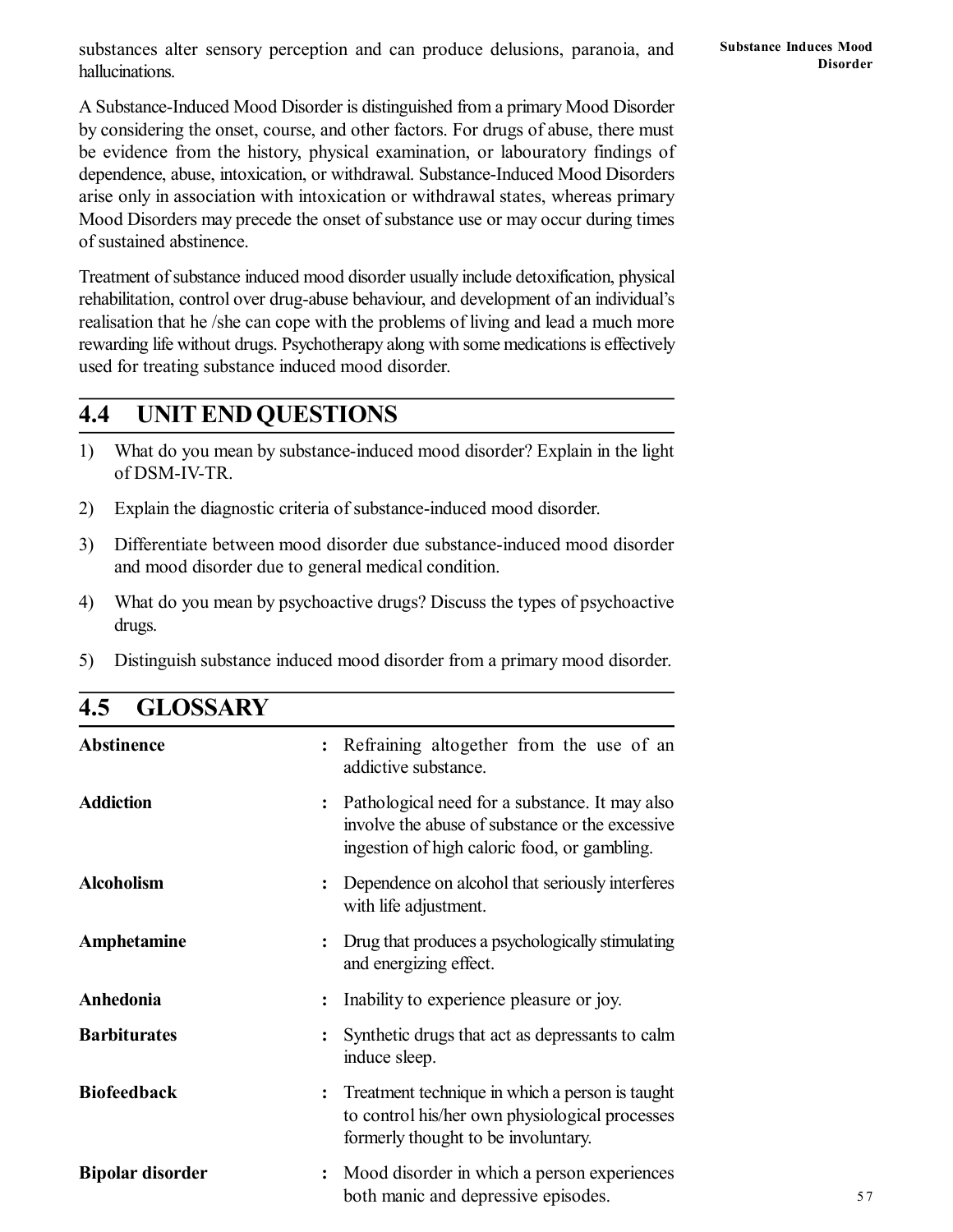| Caffeine                      | $\ddot{\phantom{a}}$ | Most common psychoactive drug of<br>dependence found in many commonly available<br>drinks and foods.                                                                                           |
|-------------------------------|----------------------|------------------------------------------------------------------------------------------------------------------------------------------------------------------------------------------------|
| Cocaine                       |                      | Stimulating and pain reducing psychoactive drug.                                                                                                                                               |
| <b>Cyclothymic disorder</b>   |                      | A long lasting disorder that includes both mania<br>and depressive episodes, neither of which meet<br>the criteria for major episodes. Lasts for at<br>least two years.                        |
| <b>Delirium</b>               | $\ddot{\cdot}$       | Condition characterised by a confused mental<br>state, usually resulting from shock or fever,<br>accompanied by alterations in attention and by<br>hallucinations, delusions, and incoherence. |
| <b>Depressants</b>            |                      | Psychoactive drugs that decrease the activities<br>of central nervous system.                                                                                                                  |
| <b>Depression</b>             |                      | Pervasive feeling of sadness that may begin after<br>some loss or stressful event, but that continue<br>long afterwards.                                                                       |
| Depressive disorder           | $\ddot{\cdot}$       | Depressive symptoms that meet diagnostic<br>criteria for either single episode of major<br>depression, or recurrent episodes.                                                                  |
| <b>Detoxification</b>         |                      | Treatment directed toward ridding the body of<br>alcohol or other drugs.                                                                                                                       |
| <b>Drug Abuse</b>             | $\ddot{\cdot}$       | Use of a drug to the extent that it interferes<br>with health and/or occupation or adjustment.                                                                                                 |
| Drug addiction (Dependence) : |                      | Physiological and/or psychological dependence<br>on a drug.                                                                                                                                    |
| <b>Dysthymia</b>              |                      | A longstanding depressed mood accompanied<br>by loss of interest and lack of pleasure in<br>situations which most people would find<br>enjoyable.                                              |
| Episodic (disorder)           |                      | Term used to describe a disorder that tends to<br>abate and to recur.                                                                                                                          |
| <b>Hallucination</b>          |                      | False perception; things seen or heard that are<br>not real or present.                                                                                                                        |
| <b>Hallucinogens</b>          | $\ddot{\cdot}$       | Drugs which cause to induce hallucinations.                                                                                                                                                    |
| <b>Heroin</b>                 |                      | Psychoactive drug derived from morphine, that<br>relieves pain but more intense and addictive<br>than morphine.                                                                                |
| Hypomania                     | $\ddot{\cdot}$       | A disorder characterised by unusual elevation<br>in mood that is not as extreme as that found in<br>mania.                                                                                     |
| Lability                      |                      | Instability, particularly with regard to affect.                                                                                                                                               |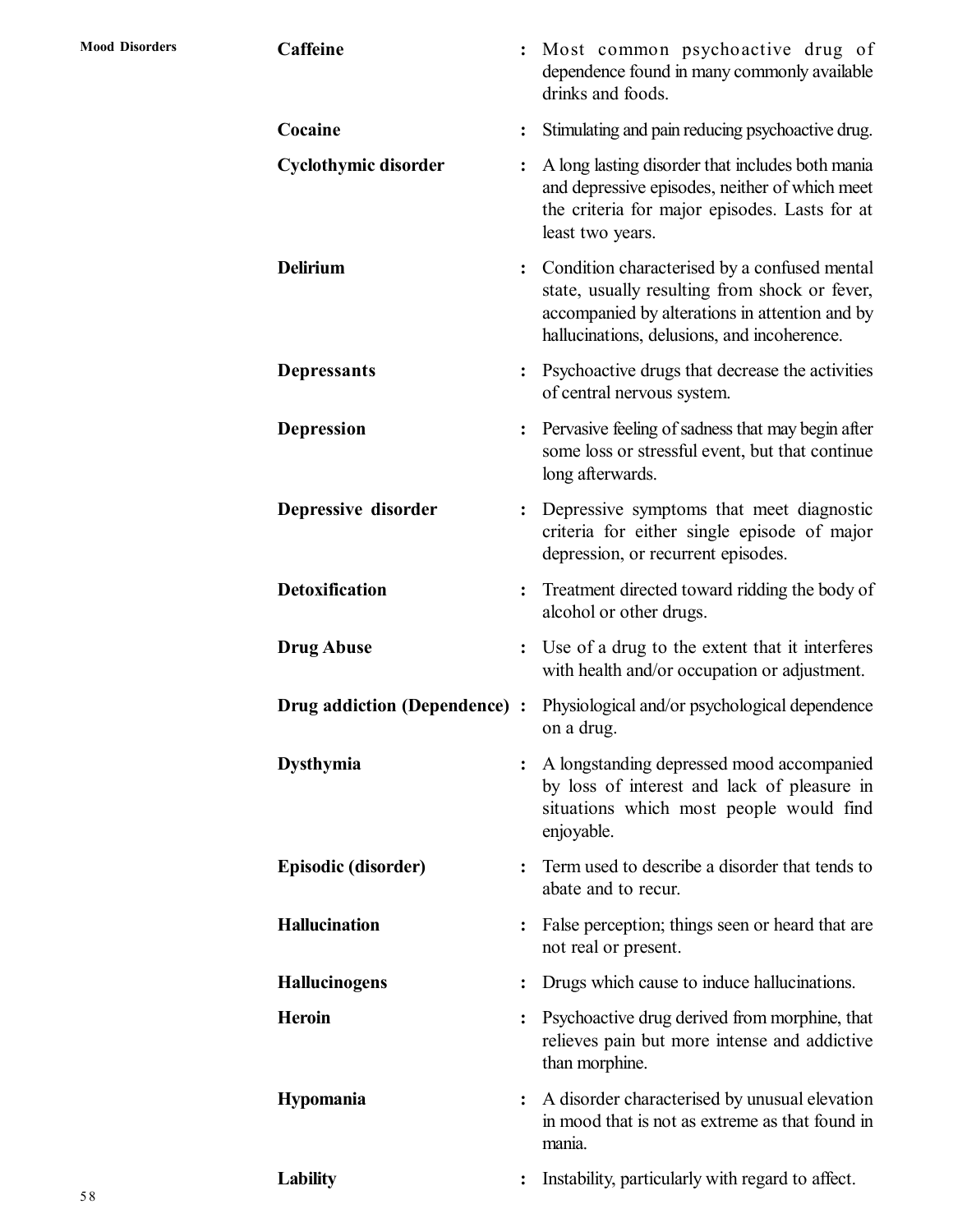| LSD (Lysergic acid<br>diethylamide) |                | <b>Substance Induces Mood</b><br>: The most potent of hallucinogens. It is so strong<br><b>Disorder</b><br>that it can produce intoxication with an amount<br>smaller than that a grain of salt.                                                                                                                                     |  |  |
|-------------------------------------|----------------|--------------------------------------------------------------------------------------------------------------------------------------------------------------------------------------------------------------------------------------------------------------------------------------------------------------------------------------|--|--|
| Major depressive disorder           | $\ddot{\cdot}$ | A severe depression characterised by dysphoric<br>mood as well as poor appetite, sleep problems,<br>feelings of restlessness, loss of pleasure, loss of<br>energy, feeling of inability to concentrate,<br>recurring thoughts of death or suicide attempts.<br>Depressive episodes occur most of everyday<br>for at least two weeks. |  |  |
| <b>Mania</b>                        |                | Euphoric, hyperactive state in which an<br>individual's judgment is impaired.                                                                                                                                                                                                                                                        |  |  |
| Marijuana                           |                | Mild hallucinogenic substance derived from<br>hemp plant.                                                                                                                                                                                                                                                                            |  |  |
| <b>Mood disorder</b>                |                | One of a group of disorders primarily affecting<br>emotional tones. It can be depression, manic<br>excitement, or both. It may be episodic or<br>chronic.                                                                                                                                                                            |  |  |
| <b>Nicotine</b>                     |                | Addictive alkaloid that is the chief active<br>ingredient in tobacco and a drug of dependence.                                                                                                                                                                                                                                       |  |  |
| Opium                               |                | Narcotic drug that leads to physiological<br>dependence and the development of tolerance,<br>derivatives are morphine, heroin, and codeine.                                                                                                                                                                                          |  |  |
| <b>Psychoactive drugs</b>           |                | Drugs that affect mental functioning.                                                                                                                                                                                                                                                                                                |  |  |
| Psychotherapy                       |                | Treatment of mental disorders by psychological<br>methods.                                                                                                                                                                                                                                                                           |  |  |
| <b>Stimulants</b>                   |                | Drugs that tend to increase feelings of alertness,<br>reduce feelings of fatigue, and enable a person<br>to stay awake over sustained periods of time.                                                                                                                                                                               |  |  |
| Unipolar disorder                   |                | Mood disorder in which a person experiences<br>only depressive episodes, as opposed to bipolar<br>disorder, in which both manic and depressive<br>episodes occur.                                                                                                                                                                    |  |  |

# **4.6 SUGGESTED READINGS**

Carson, R., Butcher, J.N., & Mineka, S. (2005). *Abnormal Psychology and Modern Life* (3rd Indian reprint). Pearson Education (Singapoer).

Durand, V. K. & Barlow, D. H. (2000). *Abnormal Psychology: An Introduction.* Stamford: Thomson Learning.

Sarason, I.G. Sarason, B.R. (1996). *Abnormal psychology: The Problem of Maladaptive Behaviour*. New Jersey: Prentice Hall Inc.